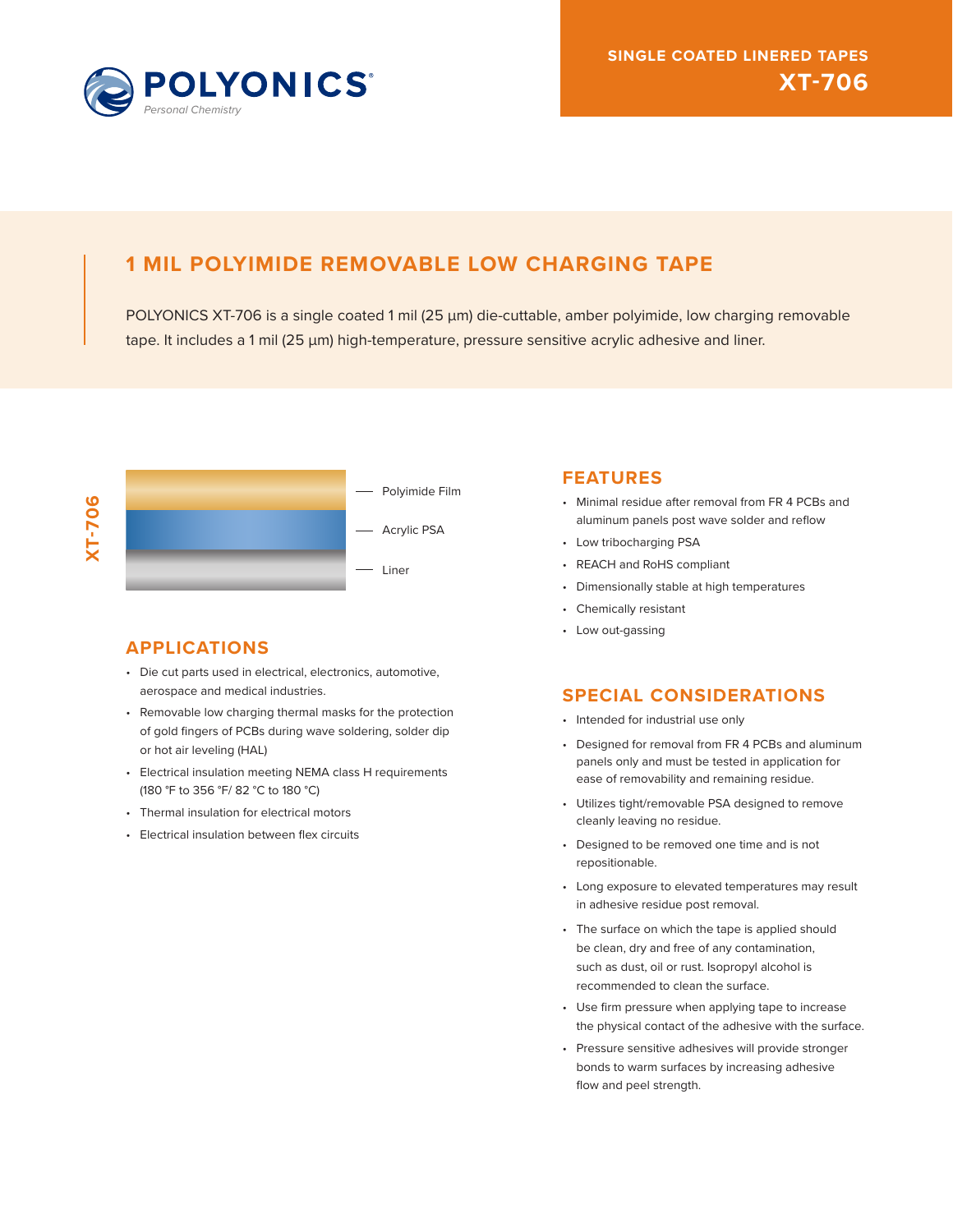

## **TECHNICAL DATA**

| <b>Properties</b>           | <b>Test Method</b>                                  | <b>Average Results</b><br>(Imperial Units) | <b>Average Results</b><br>(SI Units) |
|-----------------------------|-----------------------------------------------------|--------------------------------------------|--------------------------------------|
| <b>Thickness</b>            | <b>ASTM D-1000</b>                                  |                                            |                                      |
| Film                        |                                                     | 1 mil                                      | $25 \mu m$                           |
| Adhesive                    |                                                     | 1 mil                                      | $25 \mu m$                           |
| <b>Total</b>                |                                                     | 2 mil                                      | $50 \mu m$                           |
| <b>Dielectric Breakdown</b> | ASTM D-149                                          | $>$ 7.6 kV/mil                             | > 299 kV/mm                          |
| <b>Adhesion</b>             | Polyonics 80313                                     |                                            |                                      |
| <b>Stainless Steel</b>      | 20 minute dwell                                     | $\geq$ 27 oz/in                            | $\geq$ 30 N/100 mm                   |
|                             | 24 hour dwell                                       | $\geq$ 30 oz/in                            | $\geq$ 33 N/100 mm                   |
| <b>Low Tribocharging</b>    | Polyonics 80331                                     | $< 100$ V/in <sup>2</sup>                  | < 100 V/25 mm                        |
| <b>Shear</b>                | SAFT ASTM D4498                                     | > 392 °F                                   | $>$ 200 °C                           |
| Tack                        | Polyonics 80155                                     | > 1000 g/in                                | $> 39$ g/mm                          |
| Out-gassing                 | <b>ASTM E 595-07</b><br>24 hours at 257 °F (125 °C) | TML = 0.81%, CVCM = 0.02 % WVR = 0.71 %    |                                      |
| <b>Temperature Exposure</b> | 24 hrs @ room temp                                  | Clean removal from PCB and AL panel        |                                      |
|                             | 5 min @392 °F (200 °C)                              | Clean removal from PCB and AL panel        |                                      |
|                             | 5 min @ 500°F (260 °C)                              | Clean removal from PCB and AL panel        |                                      |
|                             | 1 month @ room temp                                 | Clean removal from PCB and AL panel        |                                      |
|                             | 1 month @ 104 °F (40 °C)                            | Clean removal from PCB and AL panel        |                                      |
| <b>Temperature Range</b>    | Short term                                          | -40 °F to 302 °F                           | -40 °C to 150 °C                     |
| <b>Shelf Life</b>           | 1 year below 80 °F (27 °C) and 60% R.H.             |                                            |                                      |